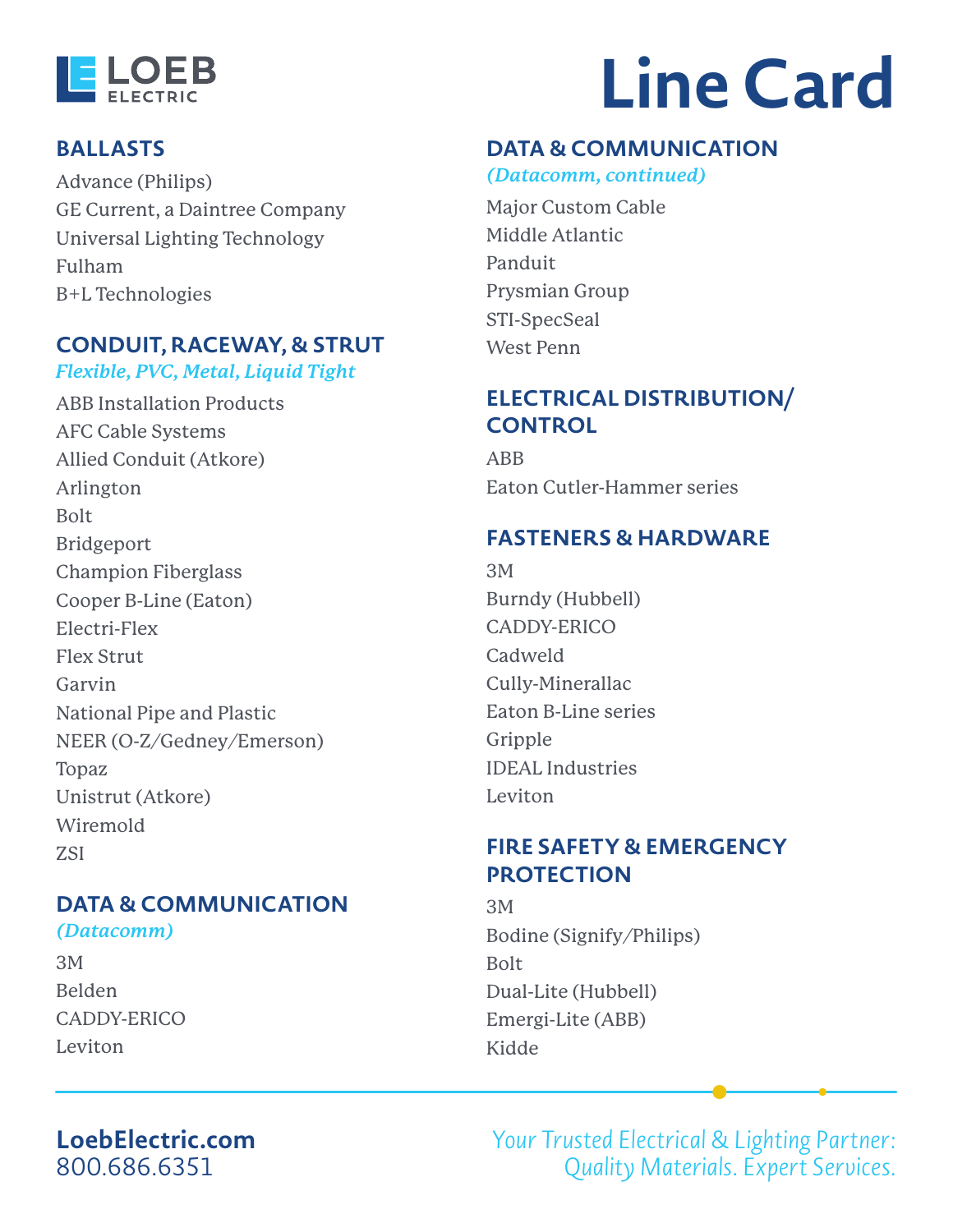

*[\(continued\)](https://www.kidde.com/home-safety/en/us/)*

# **[FIRE SAFETY & EMERGENCY](https://www.kidde.com/home-safety/en/us/)  [PROTECTION](https://www.kidde.com/home-safety/en/us/)**

[Lithonia \(Acuity Brands\)](https://lithonia.acuitybrands.com/en/products/emergency-and-exit) [STI-SpecSeal](https://www.stifirestop.com) [Sure-Lites](https://www.cooperlighting.com/global/brands/sure-lites)

#### **FUSES**

[Eaton Bussmann division](http://www.cooperindustries.com/content/public/en/bussmann/electrical.html) [Littelfuse](https://www.littelfuse.com)

#### **HEATING, VENTING, & COOLING**

[Broan-NuTone](https://www.broan.com/Bath-Vent-Fan) [EasyHeat](https://www.emerson.com/en-us/commercial-residential/easyheat) [Marley/Berko/QMark](https://www.marleymep.com) [Panasonic](https://na.panasonic.com/us/home-and-building-solutions/ventilation-indoor-air-quality/ventilation-fans)

### **JUNCTION BOXES & ENCLOSURES**

[Allied Moulded](https://www.alliedmoulded.com) [Appleton \(Emerson\)](https://www.emerson.com/en-us/automation/appleton) [Eaton B-Line series](https://www.eaton.com/us/en-us/products/support-systems/bl-transition.html) [Eaton Crouse-Hinds series](https://www.eaton.com/us/en-us/support/poweredge-support/crouse-Hinds-series-product-line-location-quick-reference.html) [Garvin](https://www.garvinindustries.com) [Hubbell Wiring Device-Kellems](https://www.hubbell.com/wiringdevice-kellems/en/) [O-Z/Gedney \(Emerson\)](https://www.emerson.com/en-us/commercial-residential/o-zgedney) [Steel City \(Thomas & Betts/ABB\)](http://www.tnb.com/pub/en/brands/steel-city) [Union](https://www.unionconnector.com)

#### **LAMPS**

[GE Current, a Daintree Company](https://www.gecurrent.com/?src=aip) [Green Creative](https://greencreative.com) [LEDVANCE \(SYLVANIA\)](https://www.ledvanceus.com/Pages/default.aspx) [Litetronics](https://www.litetronics.com)

# **Line Card**

#### **[LAMPS](https://www.litetronics.com)**

*[\(continued\)](https://www.litetronics.com)* [Philips \(Signify\)](https://www.signify.com/en-us) **[Satco](https://www.satco.com)** 

#### **LIGHTING CONTROLS & TIMERS**

[Acuity Brands](https://www.acuitybrands.com) [Hubbell Wiring Device-Kellems](https://www.hubbell.com/wiringdevice-kellems/en/) [Intermatic](https://www.intermatic.com/?setContextLanguageCode=en) [Leviton](https://www.leviton.com/en) [Lutron](http://www.lutron.com/en-US/pages/default.aspx) [TORK \(NSi Industries\)](http://www.nsiindustries.com/catalog/nsiproducts/tork/tork-mechanical-time-switches) [Wattstopper](https://www.legrand.us/wattstopper.aspx)

#### **LIGHTING FIXTURES**

#### *Commercial & Industrial*

[Amerlux](https://www.amerlux.com) [Appleton \(Emerson\)](https://www.emerson.com/en-us/automation/electrical-component-lighting/lighting) [Bock Lighting](https://www.bocklighting.com) [Bolt](http://getbolt.net/bolt) [Contech Lighting \(Leviton\)](https://www.contechlighting.com/en/ct/home) [Cooper Lighting](https://www.cooperlighting.com/global) [Eaton Crouse-Hinds series](https://www.eaton.com/us/en-us/support/poweredge-support/crouse-Hinds-series-product-line-location-quick-reference.html) [GE Current, a Daintree Company](https://www.gecurrent.com/?src=aip) [Green Creative](https://greencreative.com) [Holophane \(Acuity Brands\)](https://holophane.acuitybrands.com) [Hubbell Lighting](https://www.hubbell.com/hubbelllightingci/en) [i2Systems](https://www.i2systems.com/index.html) [Juno \(Acuity Brands\)](https://juno.acuitybrands.com) [Kenall](https://kenall.com/Home) [Lithonia Lighting \(Acuity Brands\)](https://lithonia.acuitybrands.com)

#### **[LoebElectric.com](https://loebelectric.com)** [800.686.6351](tel:8006866351)

Your Trusted Electrical & Lighting Partner: Quality Materials. Expert Services.